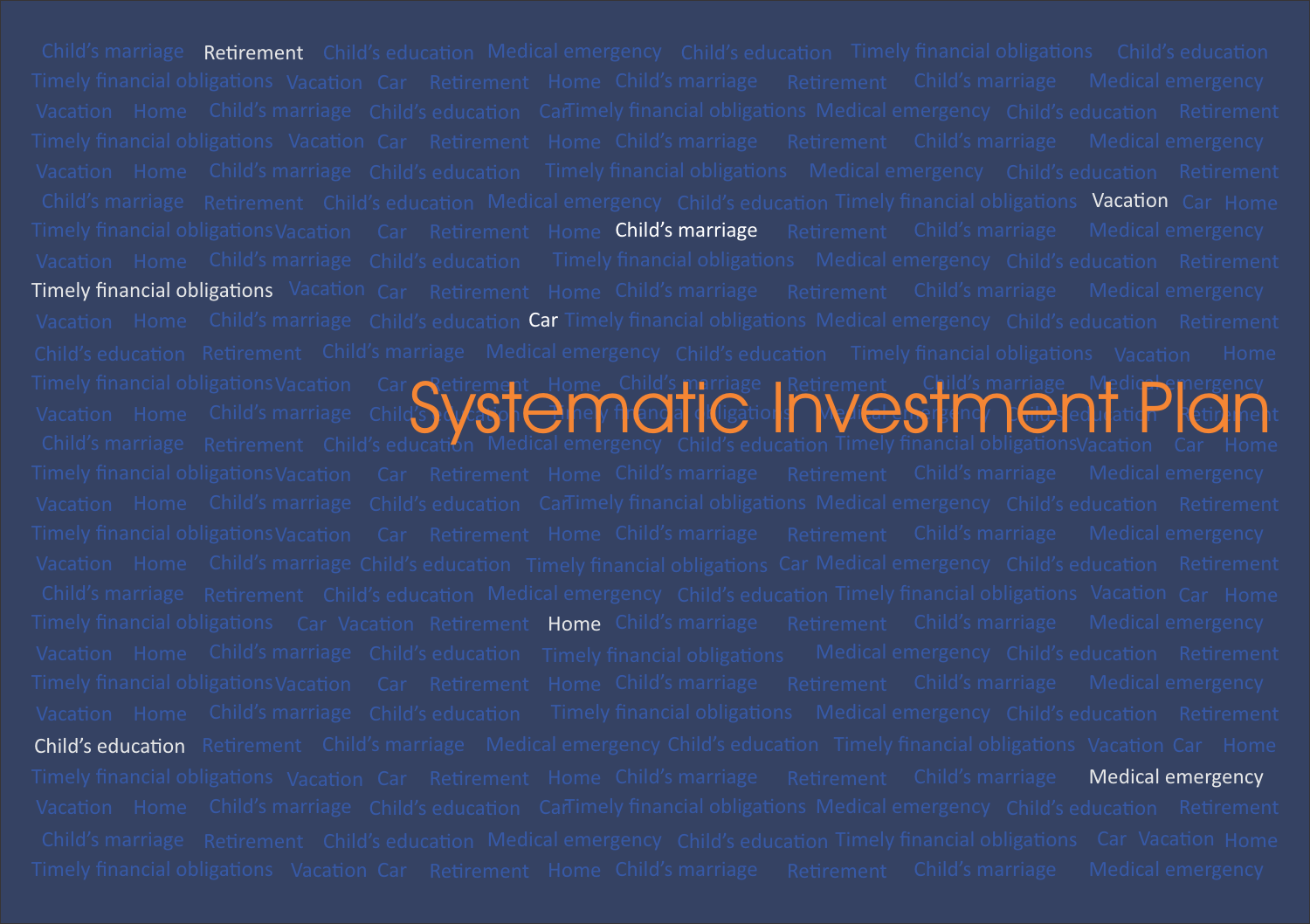# Did you know?



If your current monthly expenses are  $\bar{\tau}$  30,000/- per month, then after 20 years you will require  $\bar{\mathfrak{e}}$  80,000/- a month to just maintain the same lifestyle!



An education degree for your child which currently costs  $\bar{\tau}$  20 lakh could cost over  $\bar{z}$  34 lakh after 11 years!



In 1990 petrol price was  $\bar{z}$  9.84 and  $\bar{z}$  78 today! It has increased 7.5 times in 29 years!



Sensex has grown from approx. 700 points in 1990 to approx. 39,394 points on 30<sup>th</sup> June, 2019, thus having shown a growth of 56x over a span of 29 years.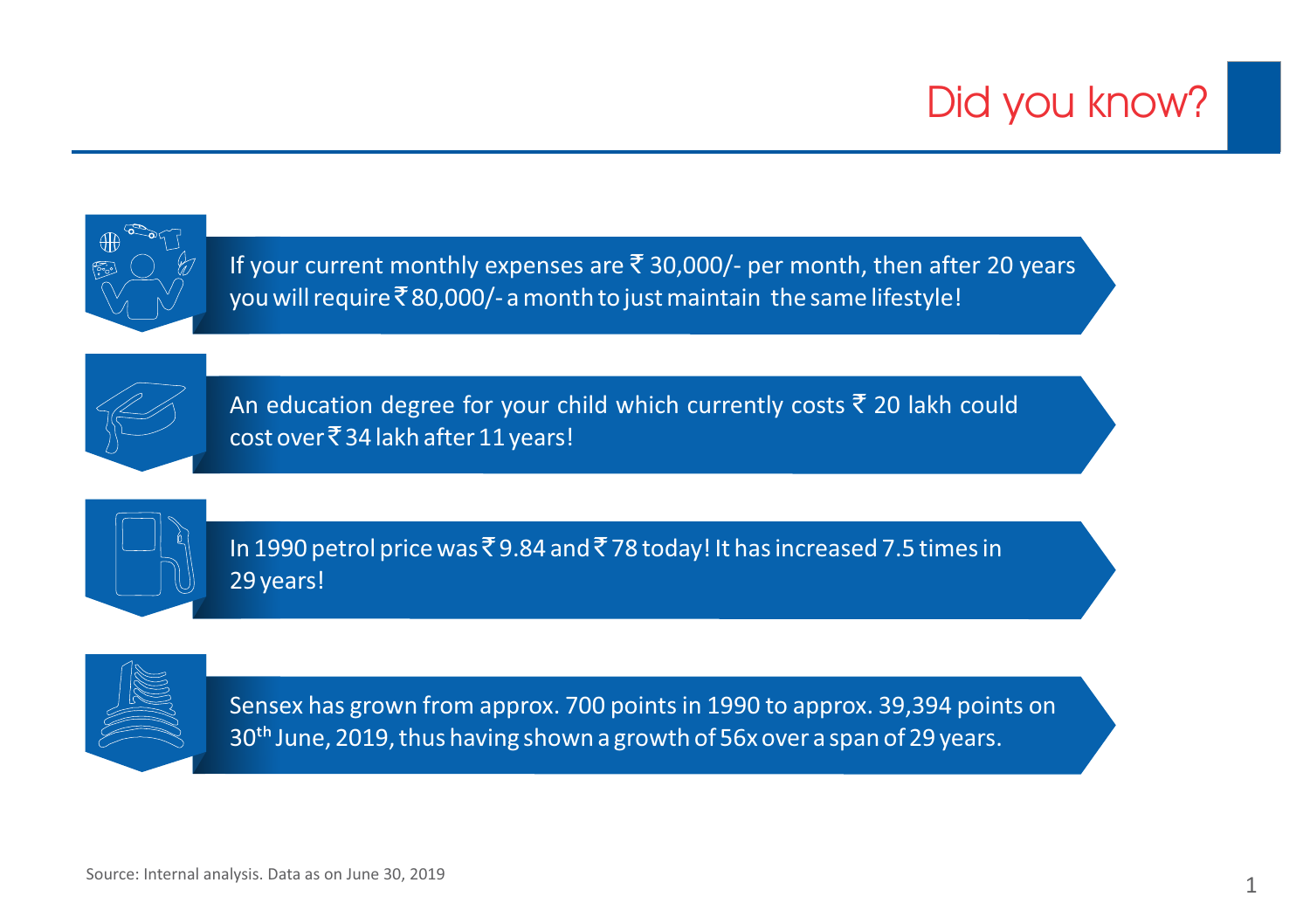Value of money over time

**Over FY79-19 inflation on an average has been 6%, eroding purchasing power of** ` **by 94%**



Source: Bloomberg, MOAMC internal analysis, Data as on June 30, 2019

**Note:** The information herein is used for comparison purpose and is illustrative and is not sufficient and shouldn't be used for the development or implementation of an investment strategy. It should not be construed as an investment advice to any party. Past performance may or may not be sustained in future.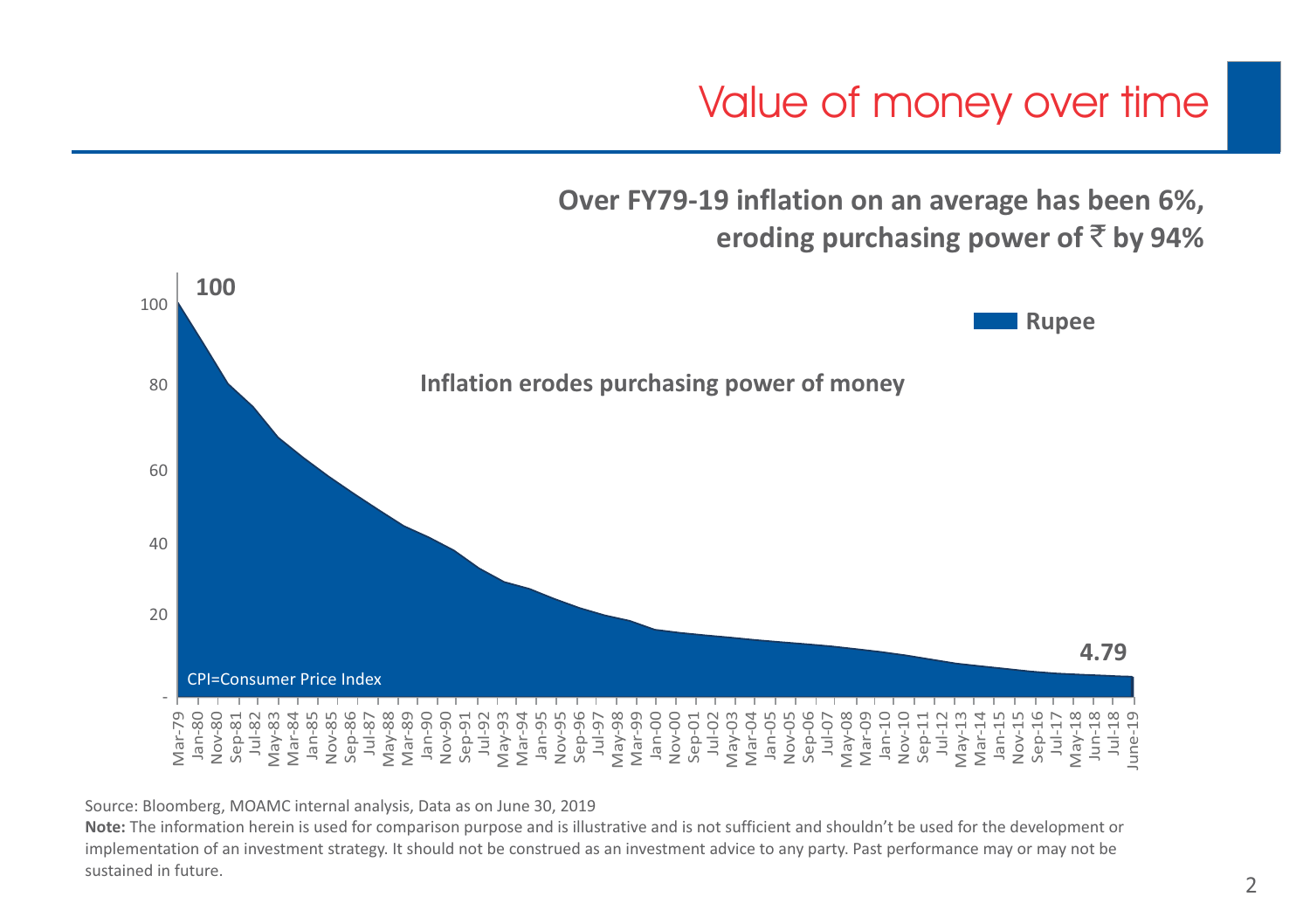### Importance of good investments

**All individuals need to invest for:** 

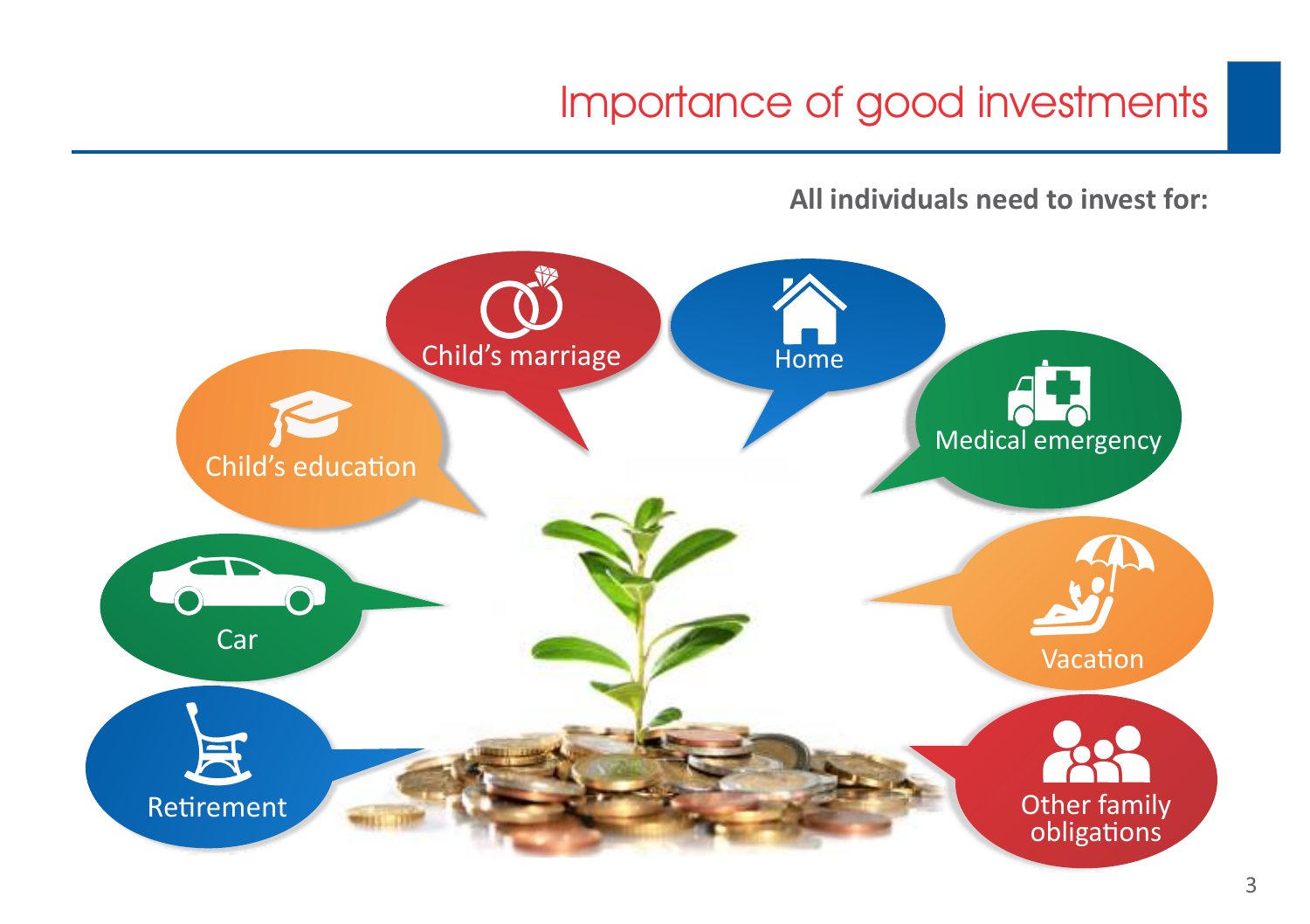#### Investors usually are scared of …

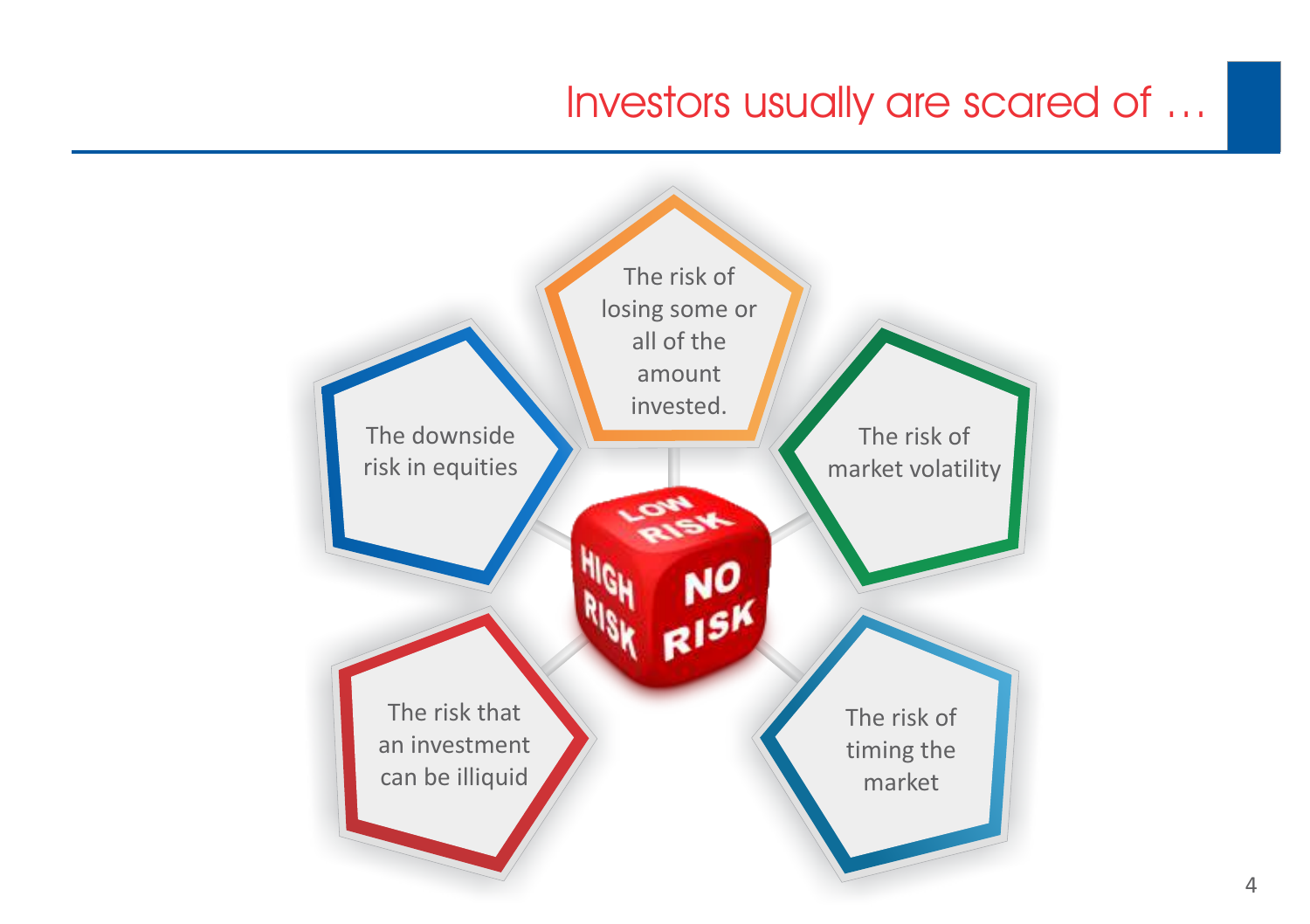## Life Stages of an Investor



**All individuals have a finite period to save for their investment goals**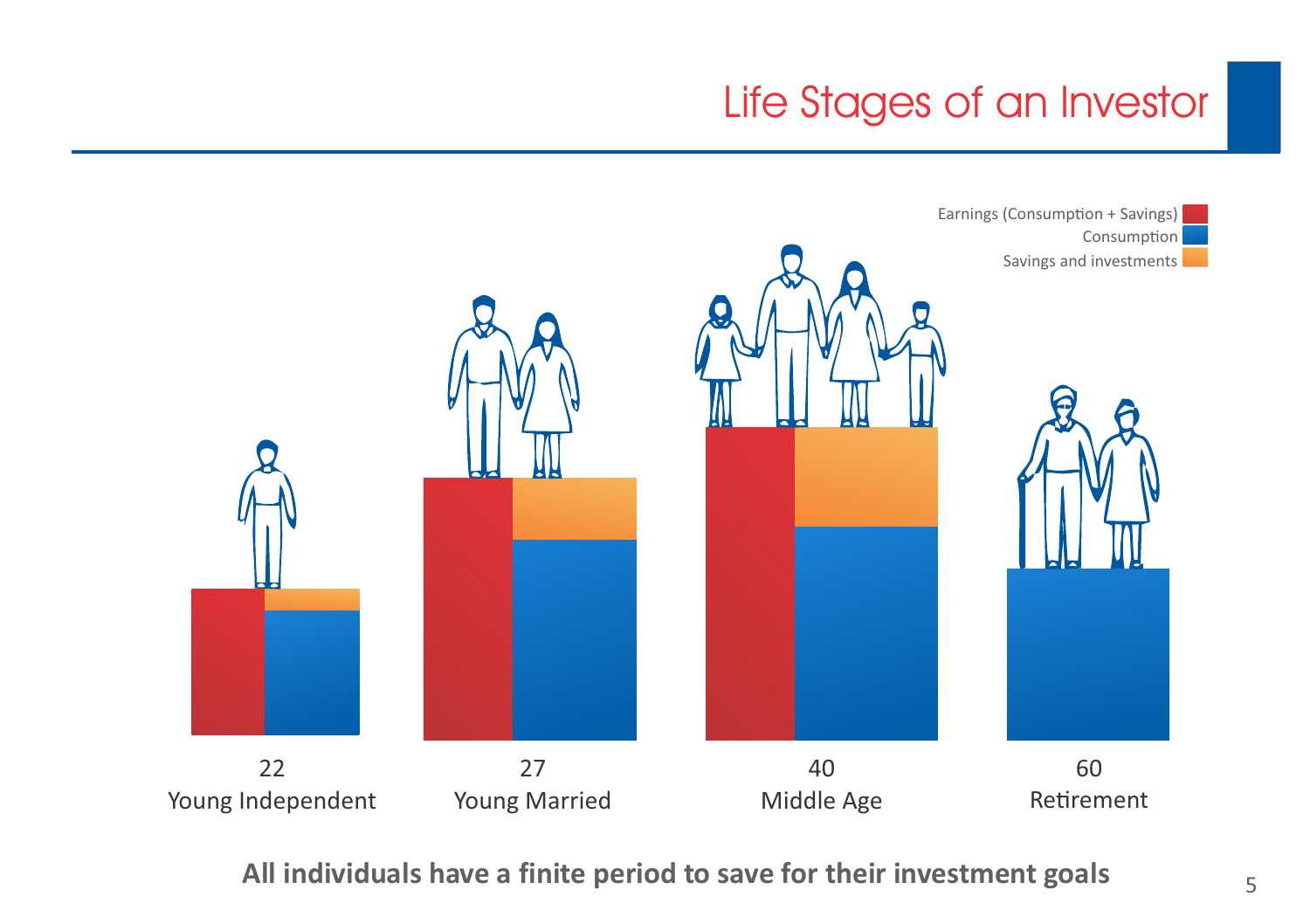### Avenues of savings and investments

**Cumulative annualized returns from 1979-2019:**



#### Equities outperform other asset classes over the long term

Source: Bloomberg, MOAMC internal analysis, Data as on June 30, 2019

**Nominal Value**

Note: The above graph is used to explain the concept and is for illustration purpose only and should not used for development or implementation of an investment strategy. Past performance may or may not be sustained in future.

6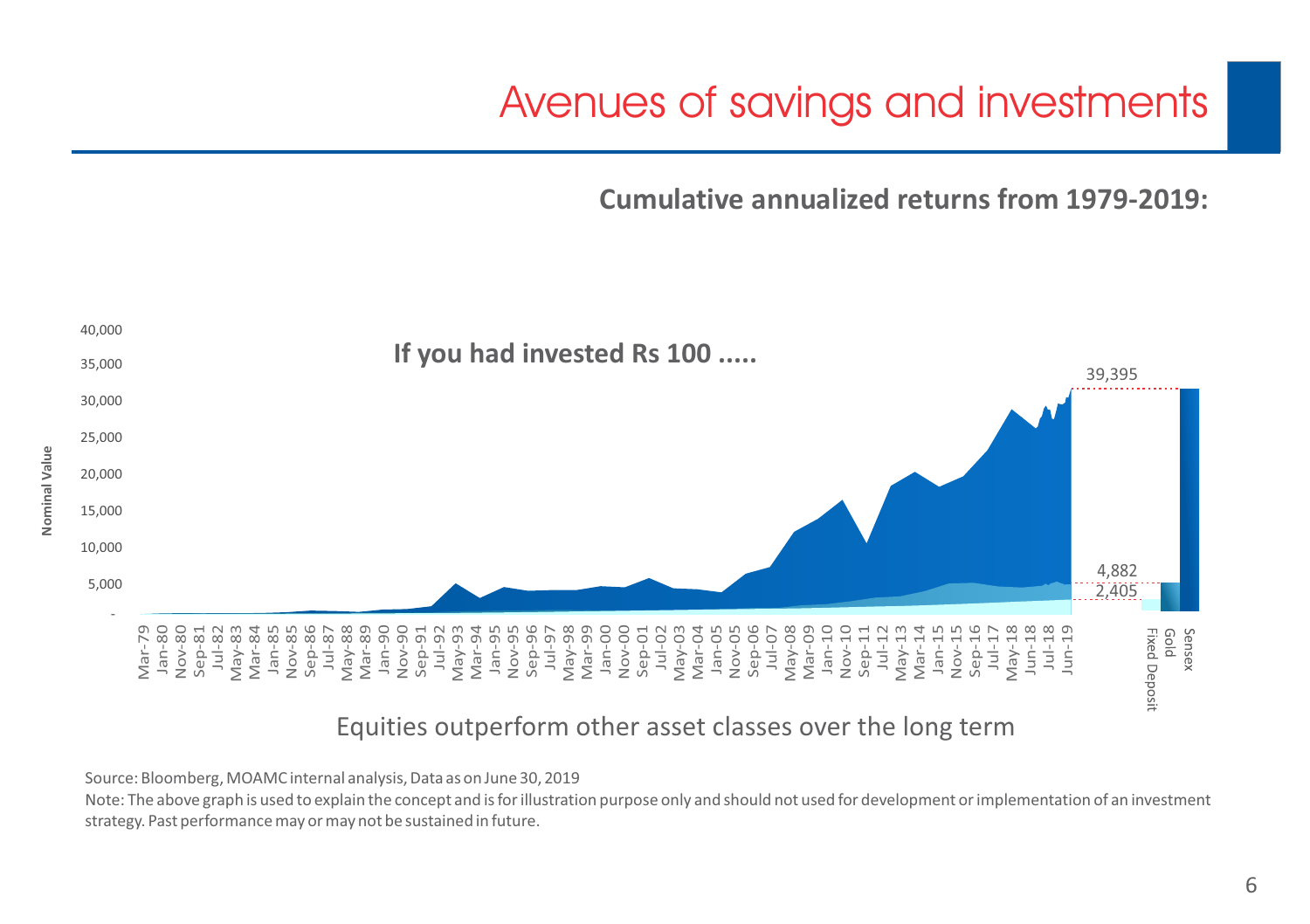#### What is a Systematic Investment Plan (SIP)?

A Systematic Investment Plan or SIP is a smart and hassle free mode for investing money in mutual funds. It helps you to create wealth, by investing small sums of money at specified intervals, over a period of time instead of a heavy one-

me investment.

A SIP is a planned approach towards investments and helps you inculcate the habit of saving and building wealth by investing an amount as low as Rs. 500 monthly. Investing at an early stage of life lets you enjoy the benefits of two powerful strategies, rupee cost averaging and the power of compounding.

**S I P**

SIP allows you to buy units on a specified date every month, so that you can implement a saving plan for yourself. The benefits of this can be enjoyed as and when the need arises for occasions like marriage, education, buying a house or a car etc. and above all, retirement.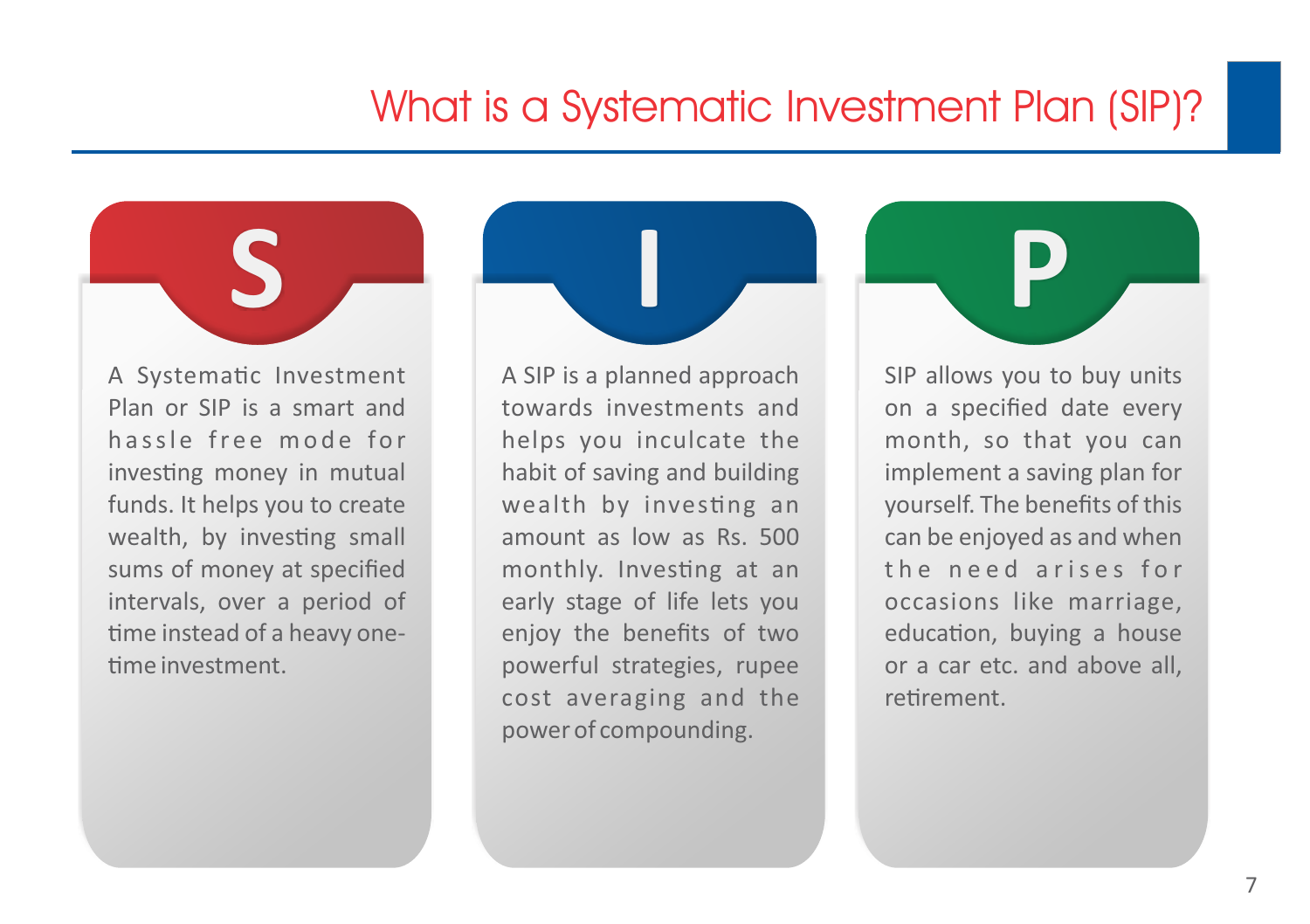#### Benefits of SIP



Other Benefits: Auto debit facility across major cities in India, regular account statements, redemption/dividend proceeds directly credited into the bank account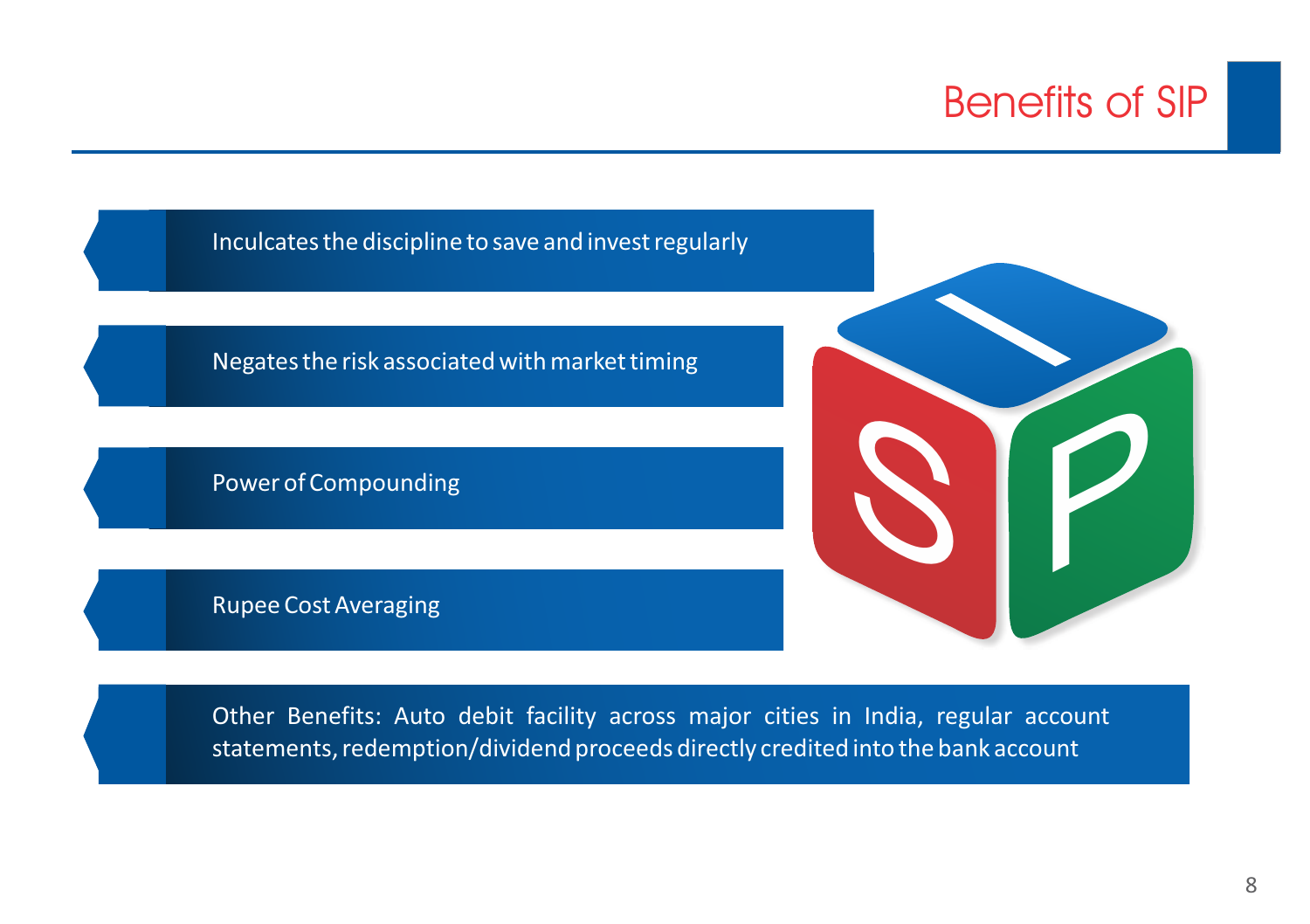## Benefits of Investing Systematically: Power of Compounding

Saving a small sum of money regularly in mutual fund schemes can make your money grow with greater power and can have a significant impact on wealth accumulation. A systematic investment plan (SIP) is an effective means to beat market volatility and benefit from the enormous power of compounding over time. The compounding effect can be explained in the illustration below

| <b>Systematic Investment</b><br><b>Plan Returns</b> | <b>Investment</b><br><b>Scenario A</b> | <b>Investment</b><br><b>Scenario B</b> | <b>Investment</b><br><b>Scenario C</b> |
|-----------------------------------------------------|----------------------------------------|----------------------------------------|----------------------------------------|
| Number of years                                     | 5 Years                                | 10 Years                               | 15 Years                               |
| Monthly investment                                  | ₹5000                                  | ₹ 5000                                 | ₹5000                                  |
| Total investment                                    | ₹3,00,000                              | ₹6,00,000                              | ₹9,00,000                              |
| Assumed annualized return                           | 18%                                    | 18%                                    | 18%                                    |
| Final corpus                                        | ₹4.93 Lac                              | ₹16.86 Lac                             | ₹46.01 Lac                             |

The above is for illustration purpose only. The SIP amount, tenure of SIP and expected rate of return are assumed figures for the purpose of explaining the concept of advantages of SIP investments. The actual result may vary from depicted results depending on scheme selected. It should not be construed to be indicative of scheme performance in any manner.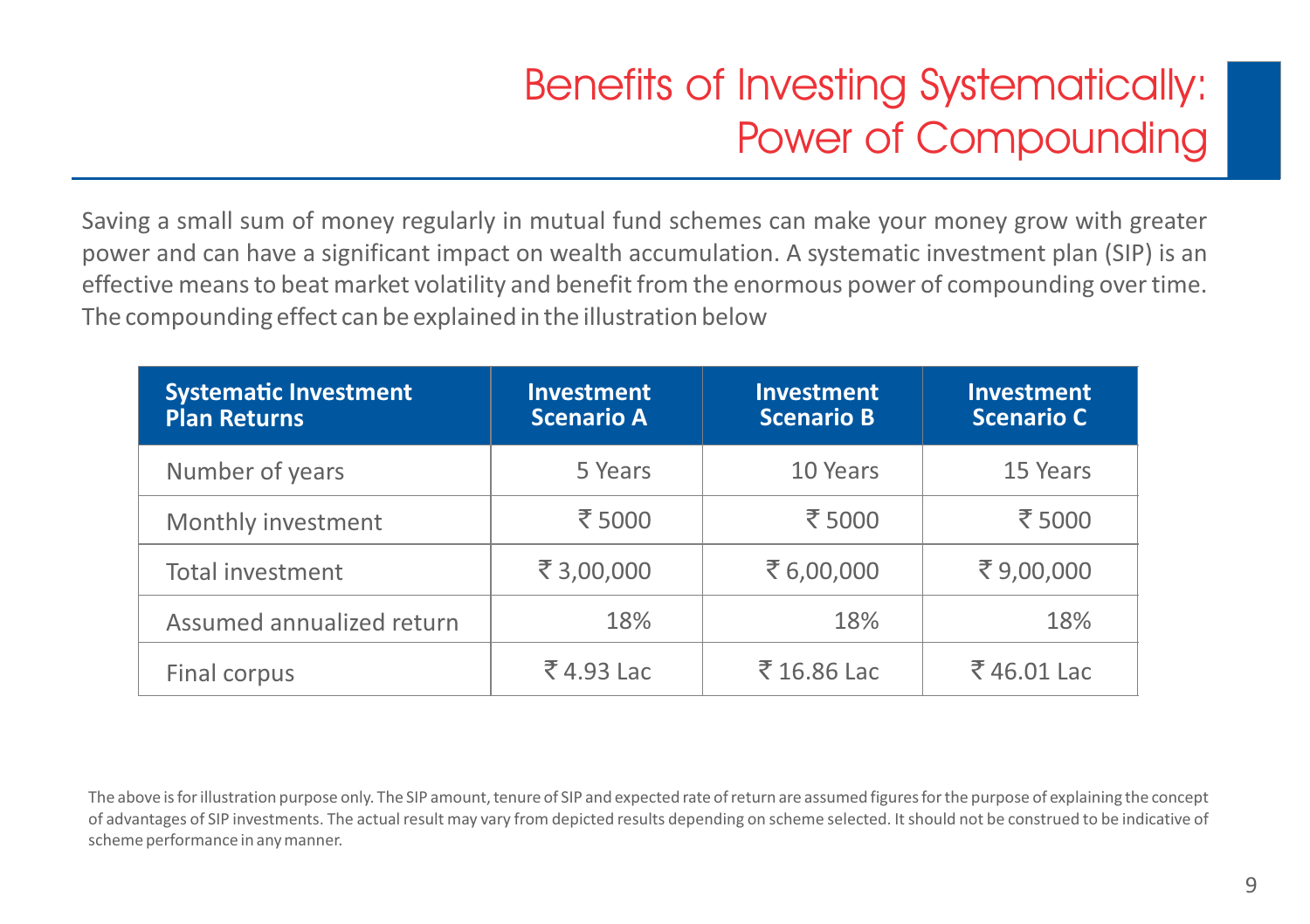### Power of Compounding

Graph illustrating the power of compounding (Assumed rate of return: 12% p.a.)



The above graph is used to explain the concept and is for illustration purpose only and should not used for development or implementation of an investment strategy. The SIP amount, tenure of SIP and expected rate of return are assumed figures for the purpose of explaining the concept of advantages of SIP investments. The actual result may vary from depicted results depending on scheme selected. It should not be construed to be indicative of scheme performance in any manner.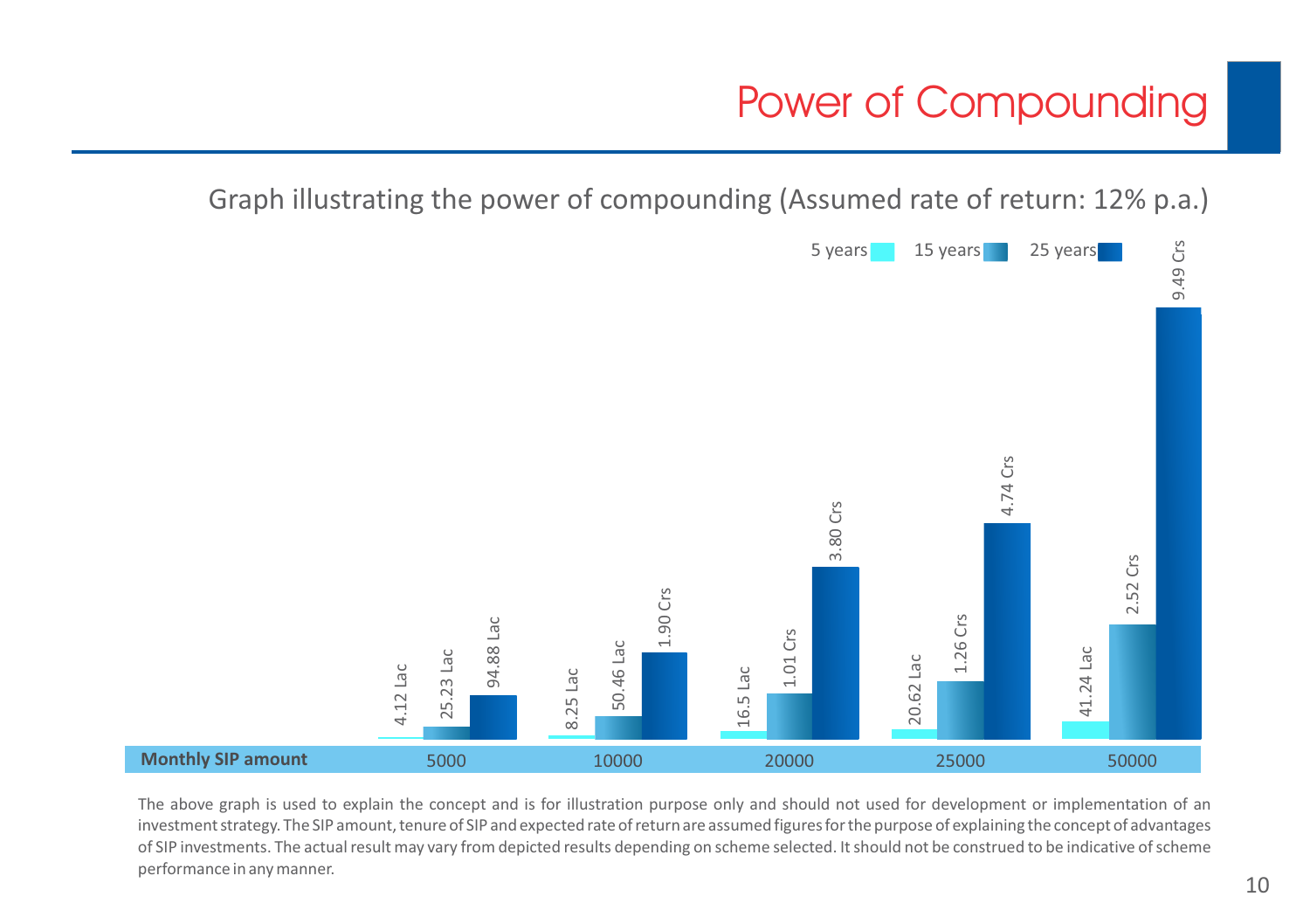## Benefits of Investing Systematically: Rupee Cost Averaging

Rupee cost averaging is an automatic market-timing mechanism that eliminates the need to time one's investments.

One doesn't have to worry about when to invest, how much to invest etc. considering daily market movements, as systematic investing reduces the risks significantly.

Eliminates the need to time your investments in equities

Smoothens the impact of market fluctuations and hence reduces risks associated with investing in volatile markets

The risk of market volatility gets negated with more units being purchased when the price is low and fewer units being bought when the price is high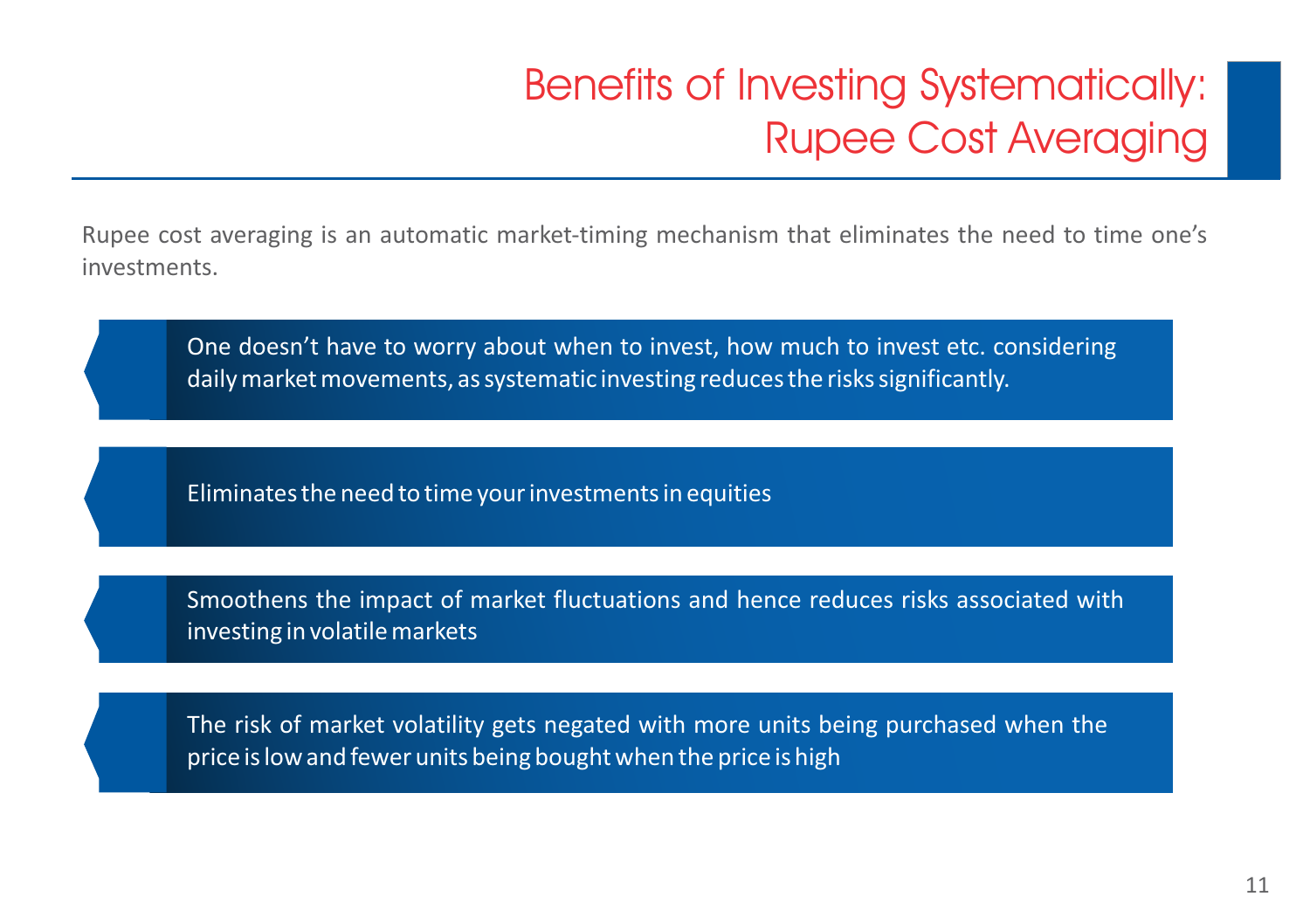| <b>SIP - Rupee Cost Averaging</b> |                       |                                  |                  |                          |                 |  |
|-----------------------------------|-----------------------|----------------------------------|------------------|--------------------------|-----------------|--|
|                                   |                       | <b>SIP Investor</b>              |                  | <b>Lump-Sum Investor</b> |                 |  |
| <b>Month</b>                      | Unit Price (₹)        | Investment $(\bar{\bar{\zeta}})$ | Units Purchased^ | Investment $(\bar{z})$   | Unit Purchased^ |  |
|                                   | 50                    | 1,000                            | 20               | 9,000                    | 180             |  |
| 2                                 | 47                    | 1,000                            | 21               |                          |                 |  |
| 3                                 | 45                    | 1,000                            | 22               |                          |                 |  |
| 4                                 | 44                    | 1,000                            | 23               |                          |                 |  |
| 5                                 | 46                    | 1,000                            | 22               |                          |                 |  |
| 6                                 | 48                    | 1,000                            | 21               |                          |                 |  |
| 7                                 | 49                    | 1,000                            | 20               |                          |                 |  |
| 8                                 | 50                    | 1,000                            | 20               |                          |                 |  |
| 9                                 | 52                    | 1,000                            | 19               |                          |                 |  |
|                                   | Total investment      |                                  | ₹ 9,000          |                          | ₹ 9,000         |  |
|                                   | Total units purchased |                                  | 188              |                          | 180             |  |
|                                   | Average unit price    |                                  | ₹48              |                          | 50              |  |
|                                   | Value after 9 months  |                                  | ₹ 9,799          |                          | 9,360           |  |

Hence, at the end of the period total units purchased will be 188 & cost per unit will be  $\bar{z}$  48/-. Thus, the profit for an SIP investor from the above investment will amount to  $\bar{z}$  799/- ( $\bar{z}$  9,799 –  $\bar{z}$  9,000)

^Fractional units ignored. The above is for illustration purpose only. The SIP amount and tenure of SIP are assumed figures for the purpose of explaining the concept of advantages of SIP investments. The actual result may vary from depicted results depending on scheme selected. It should not be construed to be indicative of scheme performance in any manner. Past performance may or may not be sustained in future.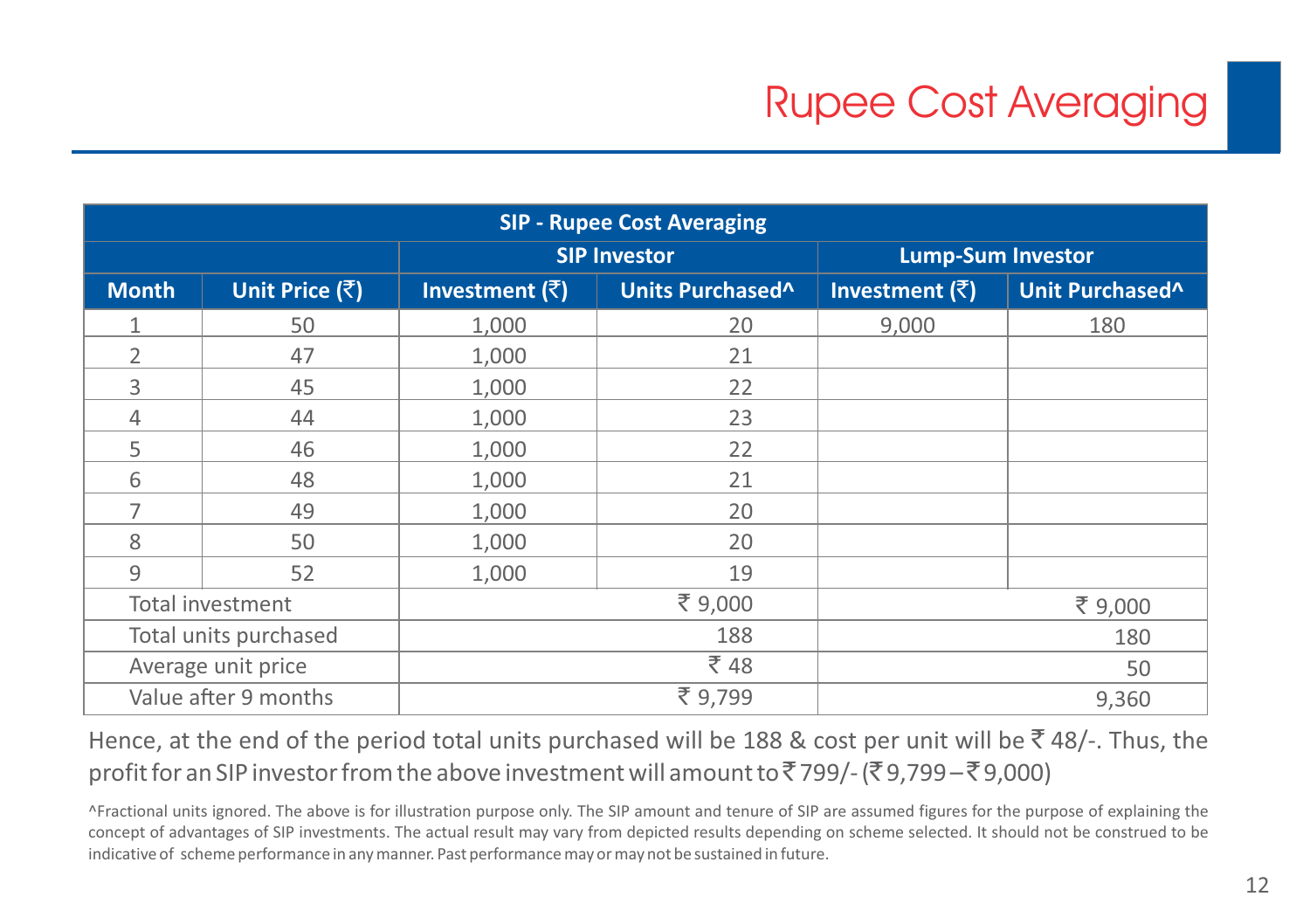The sooner one starts investing the better. Investing early allows your investments to receive more time to grow, whereby the concept of compounding (as illustrated below) increases your income, by accumulating the principal and the interest or dividend earned on it, year after year.

| The three golden rules for all investors |                         |                             |  |  |  |  |
|------------------------------------------|-------------------------|-----------------------------|--|--|--|--|
| <b>Invest Early</b>                      | <b>Invest Regularly</b> | <b>Invest for Long Term</b> |  |  |  |  |
| <b>Particular</b>                        | <b>Scenario A</b>       | <b>Scenario B</b>           |  |  |  |  |
| <b>Start age</b>                         | 25 years                | 40 years                    |  |  |  |  |
| <b>Monthly investment</b>                | ₹10,000                 | ₹10,000                     |  |  |  |  |
| <b>Stop age</b>                          | 60 years                | 60 years                    |  |  |  |  |
| <b>Total investment</b>                  | $\overline{5}$ 42 lacs  | $\overline{5}$ 24 lacs      |  |  |  |  |
| Savings to grow to*                      | ₹6.5 cr                 | $\bar{z}$ 99.9 lacs         |  |  |  |  |

#### **Difference in returns of**  $\overline{z}$  **5.5 crores whereas difference in investment just**  $\overline{z}$  **18 lacs**

#### \*Assuming CAGR of 12% for the entire period

Source: Internal Analysis. The statements contained herein may include statements of future expectations and other forward-looking statements that are based on external current views and assumptions and involve known and unknown risks and uncertainties that could cause actual results, performance or events to differ materially from those expressed or implied in such statements.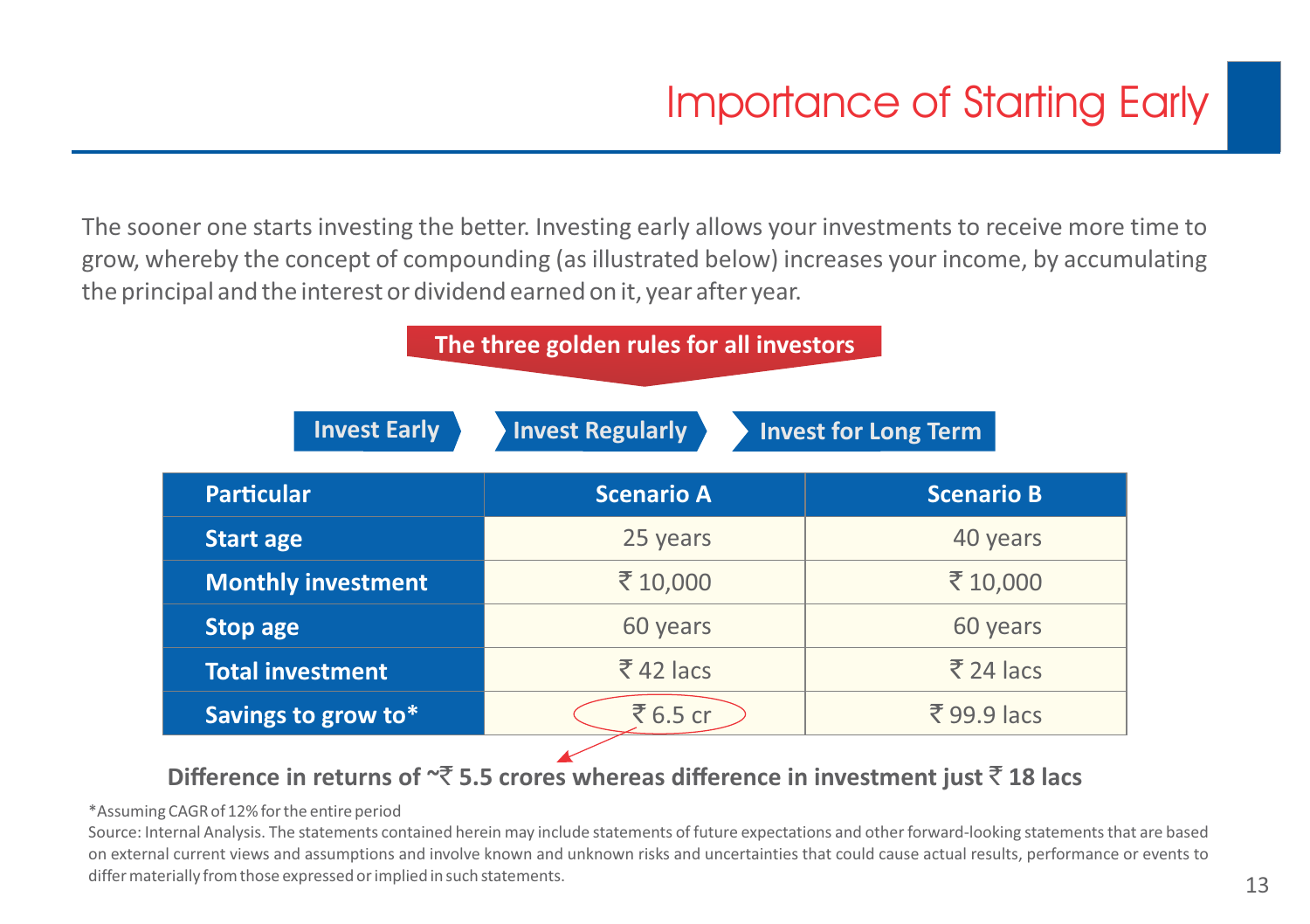#### How to start an SIP?

Fill the Common application and Auto-debit form. Choose from weekly/fortnightly/ monthly/quarterly/annual frequency

> Minimum investments of  $\bar{z}$  500/ for weekly/fortnightly/monthly (minimum 12 installments)

Minimum investments of  $\bar{c}$ 1500/- for Quarterly (minimum 4 installments) Minimum investments of  $\bar{\bar{\mathcal{E}}}$  6000/- for annual (minimum 1 installment)

For physical form 1st installment in the form of a cheque, auto-debit thereafter for online facility, scanned copy of cancelled cheque with name, auto- debit thereafter

#### **SIP – Physical Form SIP – BSE STAR MF System**

Investor selects scheme in which he/she wishes to invest via SIP along with the frequency, amount, tenure etc

Investor instructs his/her broker for SIP registration mentioning the necessary details

Broker registers the investor for SIP on BSE STAR MF system

SIP commences as per the date mentioned